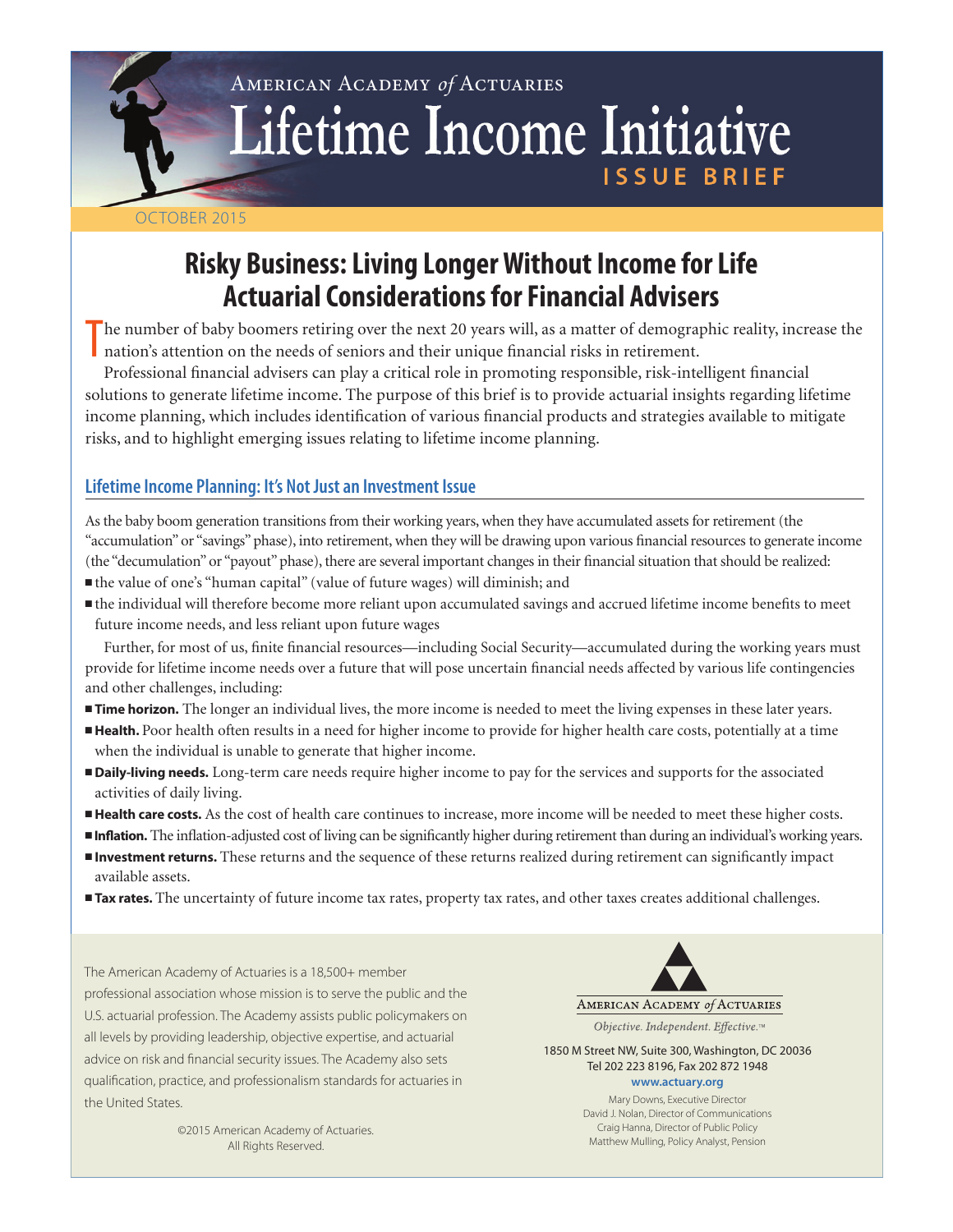A well-designed financial strategy during retirement should identify and appropriately manage these risks.

Depending on an individual's circumstances, different financial strategies might be needed to manage these uncertainties. For example:

- $\blacksquare$ Individuals who have accrued substantial lifetime income benefits under a retirement plan in addition to Social Security will likely require a different financial strategy than otherwise similar individuals who have not accrued any lifetime income benefits.
- <sup>n</sup>Individuals with significant financial resources may have the ability to "absorb" potentially uncertain costs by drawing down savings, while individuals with fewer financial resources may not have sufficient funds to meet these needs in that way.
- $\blacksquare$ Individuals who plan to make significant bequests may want greater assurance of preserving a minimum amount of assets, while individuals without significant bequest needs might be less concerned about asset preservation.
- $\blacksquare$ Individuals with higher levels of financial risk aversion may require a different financial strategy than individuals with high risk tolerance.

While strong investment returns would certainly enhance one's ability to meet potentially higher income needs in the future and extend the longevity of an individual's savings, investment strategies that have the potential for generating high returns typically possess greater risk, which contributes to future economic uncertainty rather than reducing it.

Lifetime income planning will often benefit from the use of a diversified approach to risk mitigation, extending beyond the relatively narrow lens of investment risk. The use of risk-pooling mechanisms, including insurancebased solutions, can be a powerful tool.

 $\blacksquare$  Risk-pooling mechanisms can help transform highly uncertain costs, such as long-term care, into more predictable costs, such as a premium for a long-term care policy.

- n Risk pooling can be less expensive than selfinsured strategies because it spreads the cost of the "worst-case scenario" over a broad population. For example, single premium immediate annuities (SPIA) or deferred income annuities (DIA) can provide more generous levels of lifetime income than a systematic withdrawal strategy from personal accounts. This is due to the SPIA's or DIA's mortality credits or risk pooling benefits made available by those who die before their life expectancy. Additionally, these annuities utilize the planned consumption of principal. Systematic withdrawal strategies require more savings to be set aside to allow for investment return uncertainties and to have enough assets to meet potential income needs beyond life expectancy.
- n Risk pooling might allow a wider range of potential investment strategies with more asset categories than could otherwise be considered in the absence of risk pooling. For example, a DIA can be combined with a withdrawal strategy. Because pooling-based solutions can reduce risks, they can allow for higher risk in the remainder of a balanced portfolio.

Even when risk pooling is not appropriate for a given individual, lifetime income planning can still add value. For example, quantifying a sustainable level of systematic withdrawals and how this might need to be adjusted under different economic scenarios (e.g., inflation) is a useful way to assess exposure to risk and an individual's appetite to bear this risk.

A judicious use of pooling-based solutions, integrated with appropriate investment strategies, can often yield a more favorable financial result than one that fails to take pooling into appropriate consideration.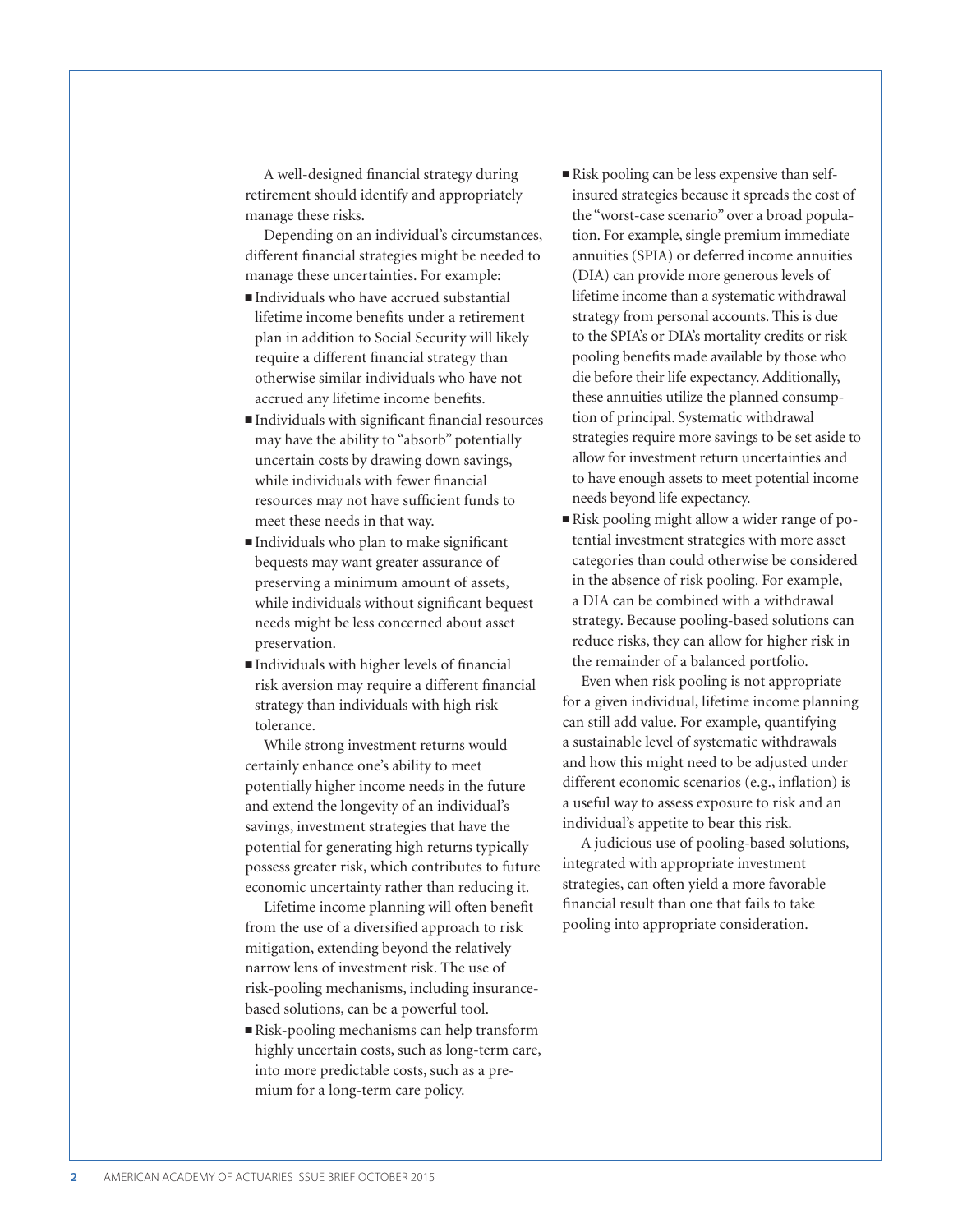#### **Lifetime Income Risks and How to Mitigate Them**

There are certain risks associated with providing sufficient lifetime income, several of which can be mitigated through the use of specific financial approaches (and, in certain instances, different types of financial products. See table at the bottom of this page.)

While insurance-based solutions have their benefits, selection of the insurer and an understanding of the state guaranty associations should be considered.

In addition, the insurance marketplace often has a wide variety of products offered by many different insurance companies. As a result, the price and benefit features of products offered can vary considerably. Due diligence is therefore required to sort through the options available and determine whether a given solution is a good alternative.

Managed payout strategies, such as structured withdrawal programs and bond ladders, have their own issues that should be carefully examined during the lifetime income planning process, including:

- <sup>n</sup>What factors can affect the level of payout realized?
- <sup>n</sup>How likely is it that payouts will be adjusted because of investment returns, inflation, and other uncertainties, and by how much?
- n How will the managed payout strategy perform if I live beyond my life expectancy?
- n How can managed payout strategies be adjusted to mitigate this risk?

## **Financial Advisers – A Critical Role in Improving Lifetime Income Strategies**

The additional considerations associated with the decumulation phase and the range of financial products available make lifetime income planning more complex than financial planning in and of itself during the accumulation or saving phase. Financial advisers can serve a critical role in helping individuals navigate through these complex issues and find a financial strategy that is well suited to their needs and objectives. In doing so, selected actuarial considerations that may be useful include:

- n Reviewing important decisions such as the deferral of Social Security, lump-sum elections on defined benefit plans, and elections of single life vs. joint and survivor annuity income options.
- $\blacksquare$  Assuring that a financial portfolio is comprehensive and appropriately integrated (e.g., asset allocation appropriately reflects the Social Security approach selected and the existence or absence of pension benefits or insurancebased solutions).

| Lifetime Income Risk  | <b>Potential Risk Mitigants</b>                                                                                                                                                                                                          |
|-----------------------|------------------------------------------------------------------------------------------------------------------------------------------------------------------------------------------------------------------------------------------|
| Longevity risk        | Social Security<br>Pension benefit<br>Single Premium Immediate Annuity (SPIA)<br>Annuity with Guaranteed Lifetime Withdrawal Benefit (GLWB)<br>Longevity insurance<br>Reverse mortgage (with tenure option)<br>Managed payout strategies |
| Long-term care costs  | Long-term care insurance<br>Life insurance or annuity with rider providing long-term care benefits                                                                                                                                       |
| Health care costs     | Medicare<br>Medicare Supplement Insurance<br>Health savings account                                                                                                                                                                      |
| Inflation costs       | <b>Treasury Inflation-Protected Securities</b><br>Annuity with inflation-adjusted income benefit<br><b>Social Security</b>                                                                                                               |
| Investment volatility | Portfolio diversification<br>Variable annuity with living benefit<br>Derivatives such as put options and collars<br>Reverse mortgage (relating to home equity)                                                                           |